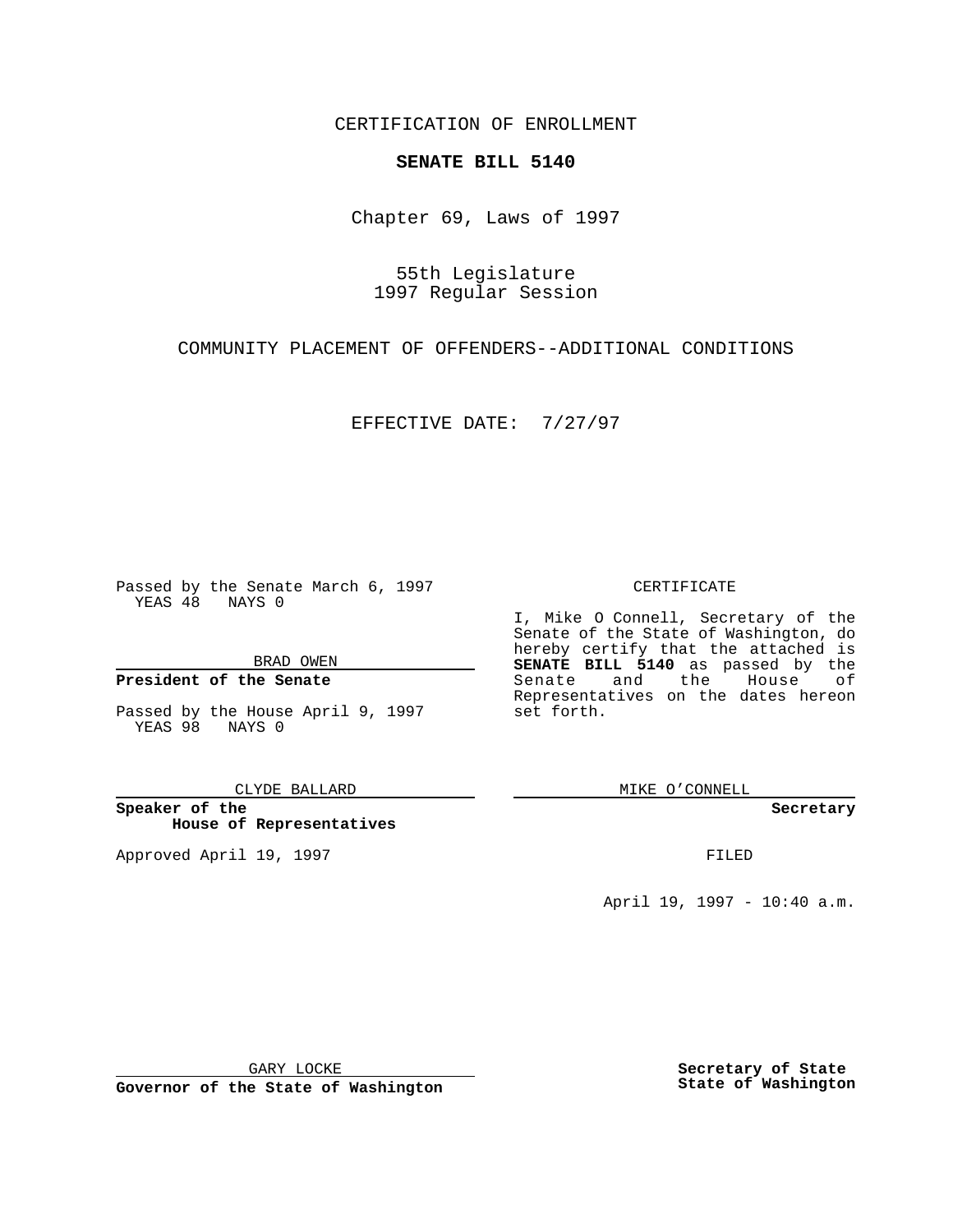# **SENATE BILL 5140** \_\_\_\_\_\_\_\_\_\_\_\_\_\_\_\_\_\_\_\_\_\_\_\_\_\_\_\_\_\_\_\_\_\_\_\_\_\_\_\_\_\_\_\_\_\_\_

\_\_\_\_\_\_\_\_\_\_\_\_\_\_\_\_\_\_\_\_\_\_\_\_\_\_\_\_\_\_\_\_\_\_\_\_\_\_\_\_\_\_\_\_\_\_\_

Passed Legislature - 1997 Regular Session

#### **State of Washington 55th Legislature 1997 Regular Session**

**By** Senators Long, Zarelli, Schow, Kohl, Franklin, Hargrove and Winsley; by request of Department of Corrections

Read first time 01/16/97. Referred to Committee on Human Services & Corrections.

 AN ACT Relating to community placement of offenders; and reenacting and amending RCW 9.94A.120.

BE IT ENACTED BY THE LEGISLATURE OF THE STATE OF WASHINGTON:

 **Sec. 1.** RCW 9.94A.120 and 1996 c 275 s 2, 1996 c 215 s 5, 1996 c 199 s 1, and 1996 c 93 s 1 are each reenacted and amended to read as follows:

 When a person is convicted of a felony, the court shall impose punishment as provided in this section.

 (1) Except as authorized in subsections (2), (4), (5), (6), and (8) of this section, the court shall impose a sentence within the sentence range for the offense.

 (2) The court may impose a sentence outside the standard sentence range for that offense if it finds, considering the purpose of this chapter, that there are substantial and compelling reasons justifying an exceptional sentence.

 (3) Whenever a sentence outside the standard range is imposed, the court shall set forth the reasons for its decision in written findings of fact and conclusions of law. A sentence outside the standard range shall be a determinate sentence.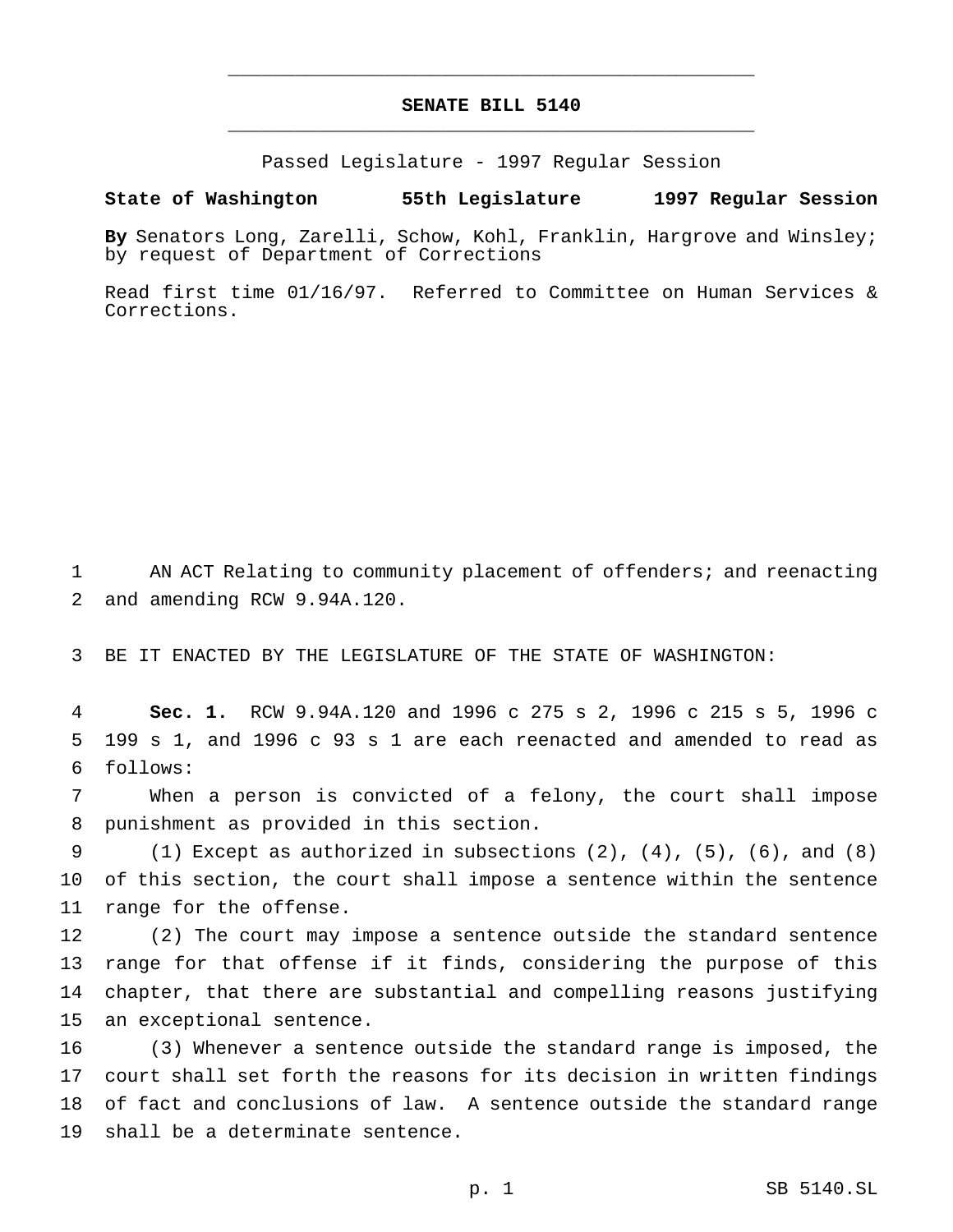(4) A persistent offender shall be sentenced to a term of total confinement for life without the possibility of parole or, when authorized by RCW 10.95.030 for the crime of aggravated murder in the first degree, sentenced to death, notwithstanding the maximum sentence under any other law. An offender convicted of the crime of murder in the first degree shall be sentenced to a term of total confinement not less than twenty years. An offender convicted of the crime of assault in the first degree or assault of a child in the first degree where the offender used force or means likely to result in death or intended to kill the victim shall be sentenced to a term of total confinement not less than five years. An offender convicted of the crime of rape in the first degree shall be sentenced to a term of total confinement not less than five years. The foregoing minimum terms of total confinement are mandatory and shall not be varied or modified as provided in subsection (2) of this section. In addition, all offenders subject to the provisions of this subsection shall not be eligible for community custody, earned early release time, furlough, home detention, partial confinement, work crew, work release, or any other form of early release as defined under RCW 9.94A.150 (1), (2), (3), (5), (7), or (8), or any other form of authorized leave of absence from the correctional facility while not in the direct custody of a corrections officer or officers during such minimum terms of total confinement except in the case of an offender in need of emergency medical treatment or for the purpose of commitment to an inpatient treatment facility in the case of an offender convicted of the crime of rape in the first degree.

 (5) In sentencing a first-time offender the court may waive the imposition of a sentence within the sentence range and impose a sentence which may include up to ninety days of confinement in a facility operated or utilized under contract by the county and a requirement that the offender refrain from committing new offenses. The sentence may also include up to two years of community supervision, which, in addition to crime-related prohibitions, may include requirements that the offender perform any one or more of the following:

(a) Devote time to a specific employment or occupation;

 (b) Undergo available outpatient treatment for up to two years, or inpatient treatment not to exceed the standard range of confinement for that offense;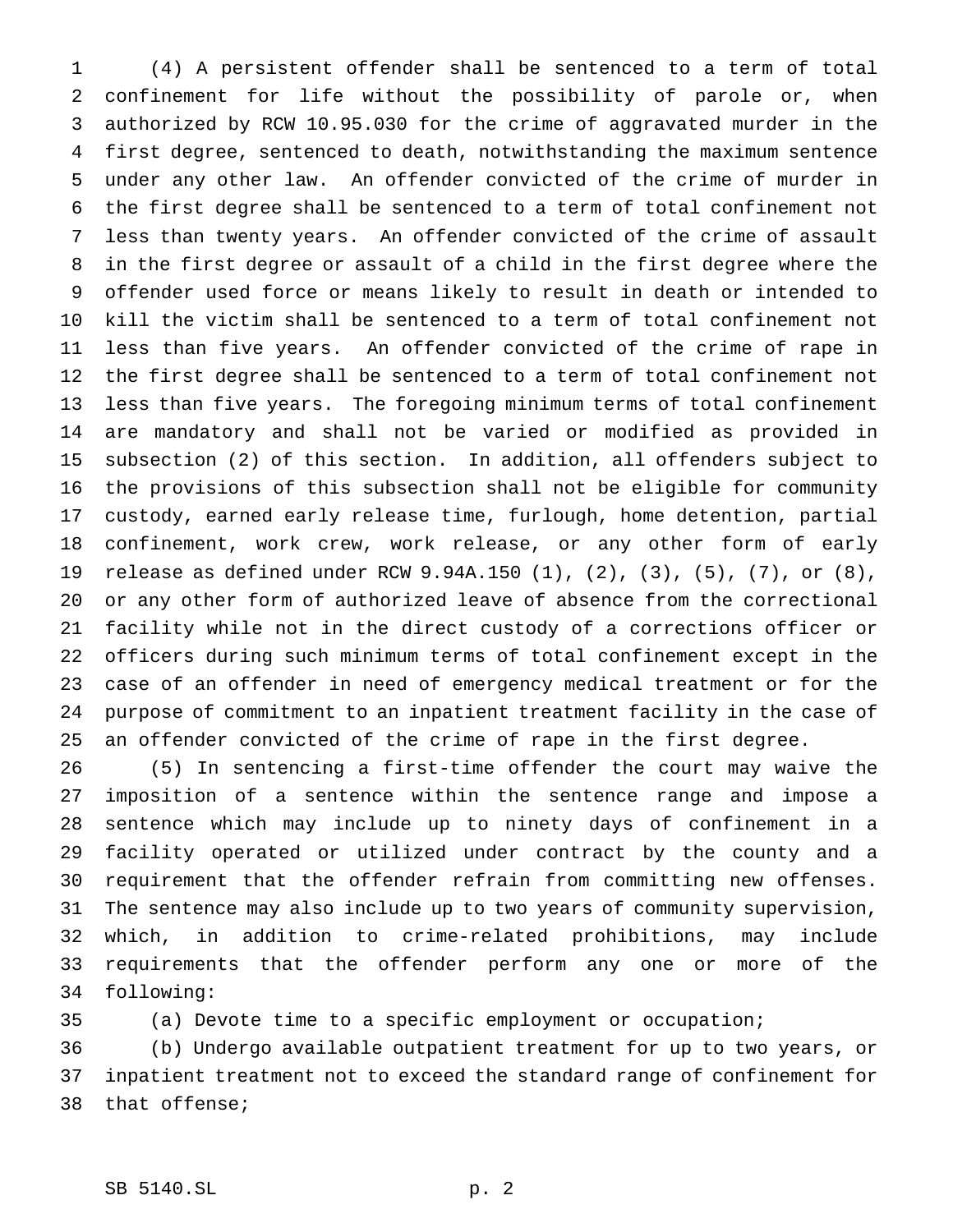(c) Pursue a prescribed, secular course of study or vocational training;

 (d) Remain within prescribed geographical boundaries and notify the court or the community corrections officer prior to any change in the offender's address or employment;

 (e) Report as directed to the court and a community corrections officer; or

 (f) Pay all court-ordered legal financial obligations as provided in RCW 9.94A.030 and/or perform community service work.

 (6)(a) An offender is eligible for the special drug offender sentencing alternative if:

 (i) The offender is convicted of the manufacture, delivery, or possession with intent to manufacture or deliver a controlled substance classified in Schedule I or II that is a narcotic drug or a felony that is, under chapter 9A.28 RCW or RCW 69.50.407, a criminal attempt, criminal solicitation, or criminal conspiracy to commit such crimes, and the violation does not involve a sentence enhancement under RCW 9.94A.310 (3) or (4);

 (ii) The offender has no prior convictions for a felony in this 20 state, another state, or the United States; and

 (iii) The offense involved only a small quantity of the particular controlled substance as determined by the judge upon consideration of such factors as the weight, purity, packaging, sale price, and street value of the controlled substance.

 (b) If the midpoint of the standard range is greater than one year and the sentencing judge determines that the offender is eligible for this option and that the offender and the community will benefit from the use of the special drug offender sentencing alternative, the judge may waive imposition of a sentence within the standard range and impose a sentence that must include a period of total confinement in a state facility for one-half of the midpoint of the standard range. During incarceration in the state facility, offenders sentenced under this subsection shall undergo a comprehensive substance abuse assessment and receive, within available resources, treatment services appropriate for the offender. The treatment services shall be designed by the division of alcohol and substance abuse of the department of social and health services, in cooperation with the department of corrections. If the midpoint of the standard range is twenty-four months or less, no more than three months of the sentence may be served in a work release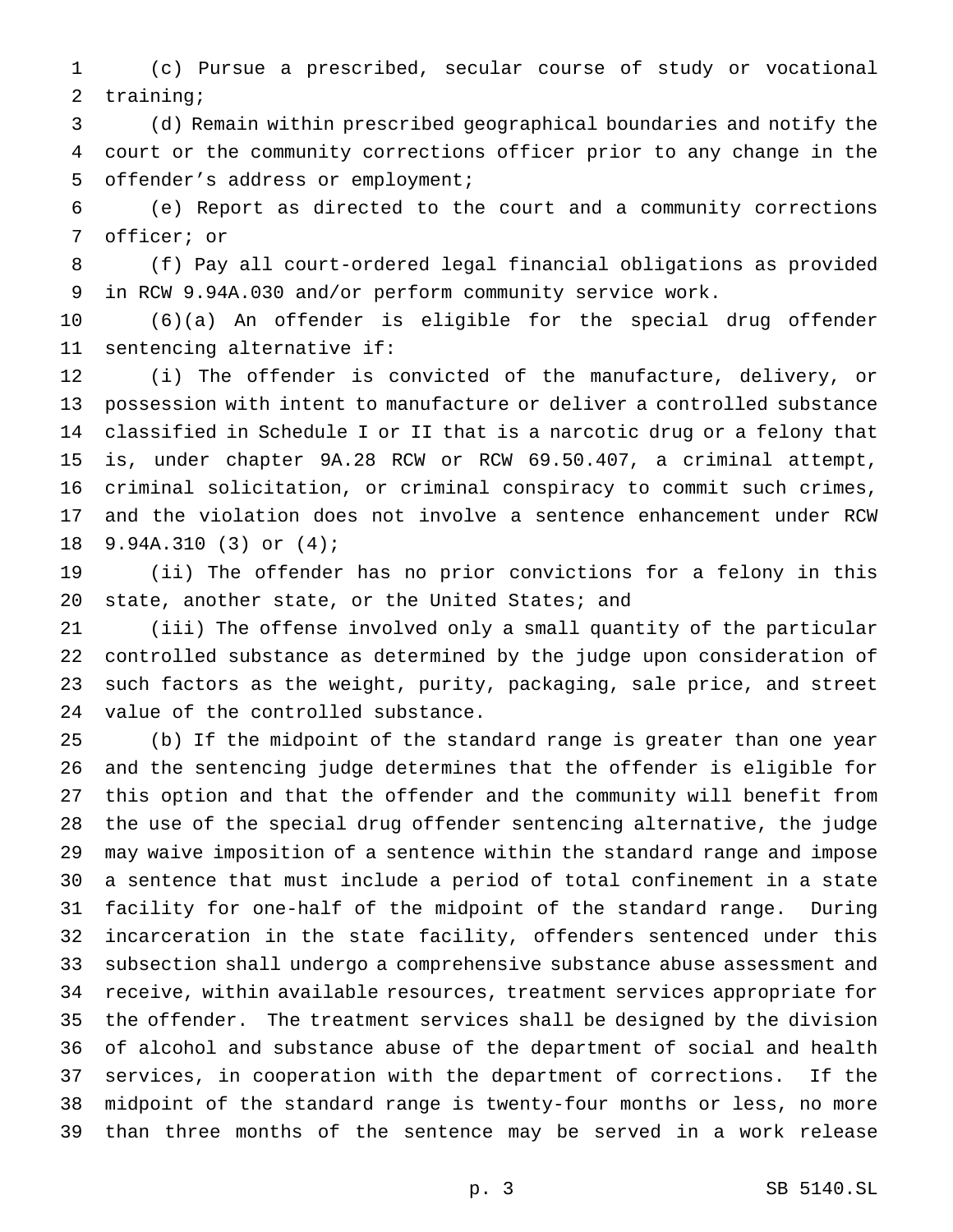status. The court shall also impose one year of concurrent community custody and community supervision that must include appropriate outpatient substance abuse treatment, crime-related prohibitions including a condition not to use illegal controlled substances, and a requirement to submit to urinalysis or other testing to monitor that status. The court may require that the monitoring for controlled substances be conducted by the department or by a treatment alternatives to street crime program or a comparable court or agency- referred program. The offender may be required to pay thirty dollars per month while on community custody to offset the cost of monitoring. In addition, the court shall impose three or more of the following conditions:

(i) Devote time to a specific employment or training;

 (ii) Remain within prescribed geographical boundaries and notify the court or the community corrections officer before any change in the offender's address or employment;

(iii) Report as directed to a community corrections officer;

(iv) Pay all court-ordered legal financial obligations;

(v) Perform community service work;

(vi) Stay out of areas designated by the sentencing judge.

 (c) If the offender violates any of the sentence conditions in (b) of this subsection, the department shall impose sanctions administratively, with notice to the prosecuting attorney and the sentencing court. Upon motion of the court or the prosecuting attorney, a violation hearing shall be held by the court. If the court finds that conditions have been willfully violated, the court may impose confinement consisting of up to the remaining one-half of the midpoint of the standard range. All total confinement served during the period of community custody shall be credited to the offender, regardless of whether the total confinement is served as a result of the original sentence, as a result of a sanction imposed by the department, or as a result of a violation found by the court. The term of community supervision shall be tolled by any period of time served in total confinement as a result of a violation found by the court.

 (d) The department shall determine the rules for calculating the value of a day fine based on the offender's income and reasonable obligations which the offender has for the support of the offender and any dependents. These rules shall be developed in consultation with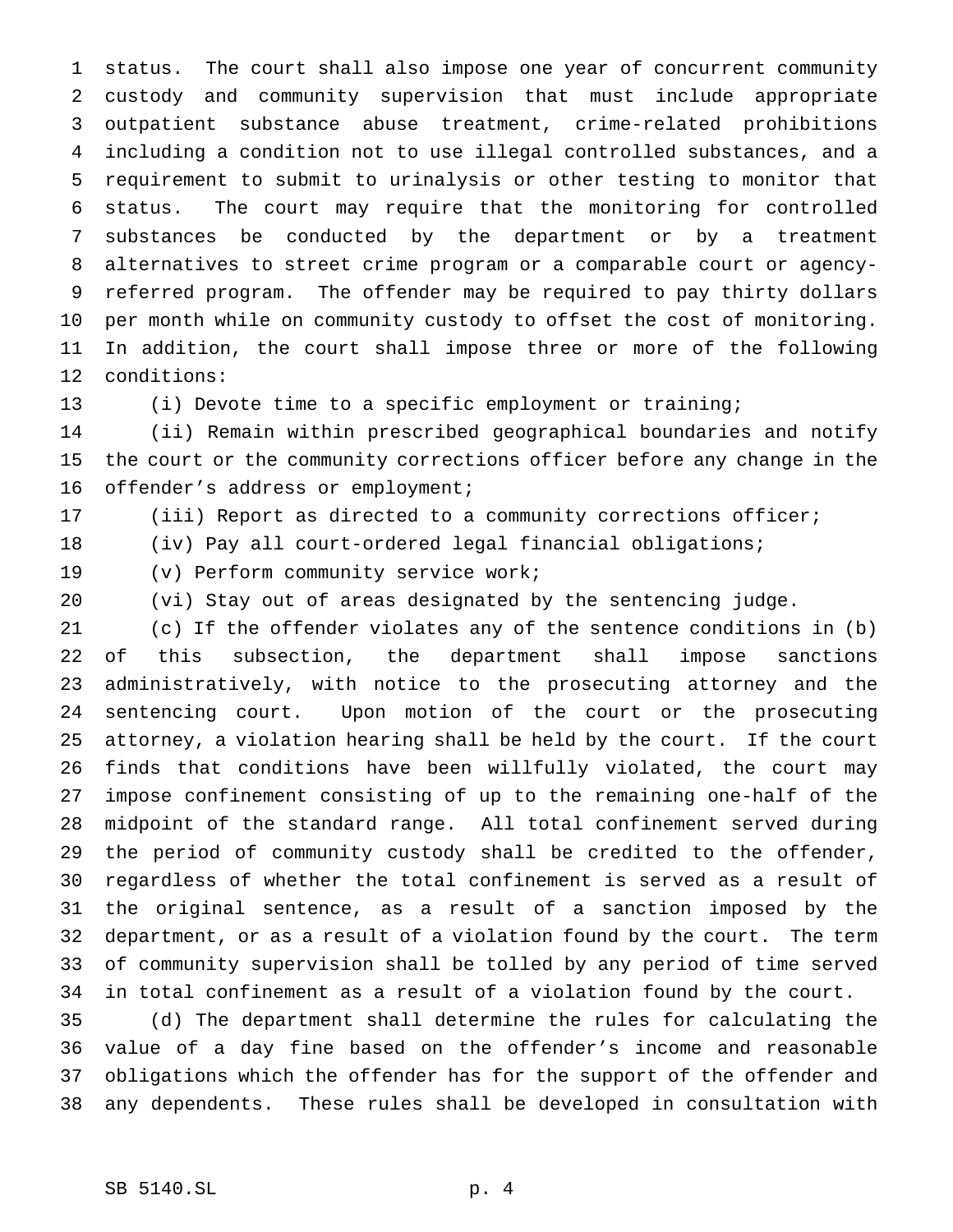the administrator for the courts, the office of financial management, and the commission.

 (7) If a sentence range has not been established for the defendant's crime, the court shall impose a determinate sentence which may include not more than one year of confinement, community service work, a term of community supervision not to exceed one year, and/or other legal financial obligations. The court may impose a sentence which provides more than one year of confinement if the court finds, considering the purpose of this chapter, that there are substantial and compelling reasons justifying an exceptional sentence.

 (8)(a)(i) When an offender is convicted of a sex offense other than a violation of RCW 9A.44.050 or a sex offense that is also a serious violent offense and has no prior convictions for a sex offense or any other felony sex offenses in this or any other state, the sentencing court, on its own motion or the motion of the state or the defendant, may order an examination to determine whether the defendant is amenable to treatment.

 The report of the examination shall include at a minimum the following: The defendant's version of the facts and the official version of the facts, the defendant's offense history, an assessment of problems in addition to alleged deviant behaviors, the offender's social and employment situation, and other evaluation measures used. The report shall set forth the sources of the evaluator's information. The examiner shall assess and report regarding the defendant's amenability to treatment and relative risk to the community. A proposed treatment plan shall be provided and shall include, at a minimum:

 (A) Frequency and type of contact between offender and therapist; (B) Specific issues to be addressed in the treatment and description of planned treatment modalities;

 (C) Monitoring plans, including any requirements regarding living conditions, lifestyle requirements, and monitoring by family members and others;

(D) Anticipated length of treatment; and

(E) Recommended crime-related prohibitions.

 The court on its own motion may order, or on a motion by the state shall order, a second examination regarding the offender's amenability to treatment. The evaluator shall be selected by the party making the motion. The defendant shall pay the cost of any second examination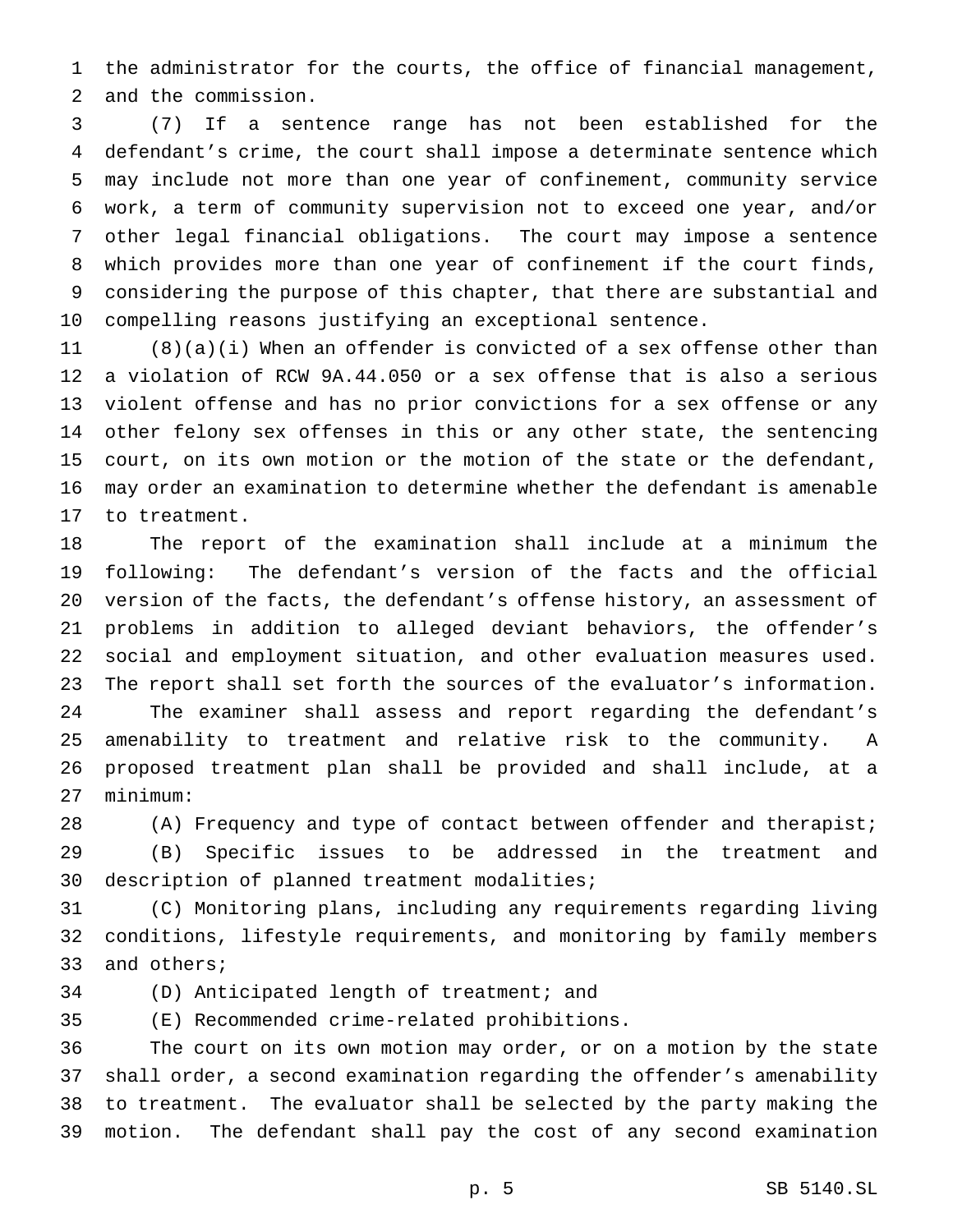ordered unless the court finds the defendant to be indigent in which case the state shall pay the cost.

 (ii) After receipt of the reports, the court shall consider whether the offender and the community will benefit from use of this special 5 ((sexual)) sex offender sentencing alternative and consider the victim's opinion whether the offender should receive a treatment disposition under this subsection. If the court determines that this special sex offender sentencing alternative is appropriate, the court shall then impose a sentence within the sentence range. If this sentence is less than eight years of confinement, the court may suspend the execution of the sentence and impose the following conditions of suspension:

 (A) The court shall place the defendant on community custody for the length of the suspended sentence or three years, whichever is greater, and require the offender to comply with any conditions imposed by the department of corrections under subsection (14) of this section; ((and))

 (B) The court shall order treatment for any period up to three years in duration. The court in its discretion shall order outpatient sex offender treatment or inpatient sex offender treatment, if available. A community mental health center may not be used for such treatment unless it has an appropriate program designed for sex offender treatment. The offender shall not change sex offender treatment providers or treatment conditions without first notifying the prosecutor, the community corrections officer, and the court, and shall not change providers without court approval after a hearing if the prosecutor or community corrections officer object to the change. In addition, as conditions of the suspended sentence, the court may impose other sentence conditions including up to six months of confinement, not to exceed the sentence range of confinement for that offense, crime-related prohibitions, and requirements that the offender perform any one or more of the following:

(I) Devote time to a specific employment or occupation;

 (II) Remain within prescribed geographical boundaries and notify the court or the community corrections officer prior to any change in the offender's address or employment;

 (III) Report as directed to the court and a community corrections officer;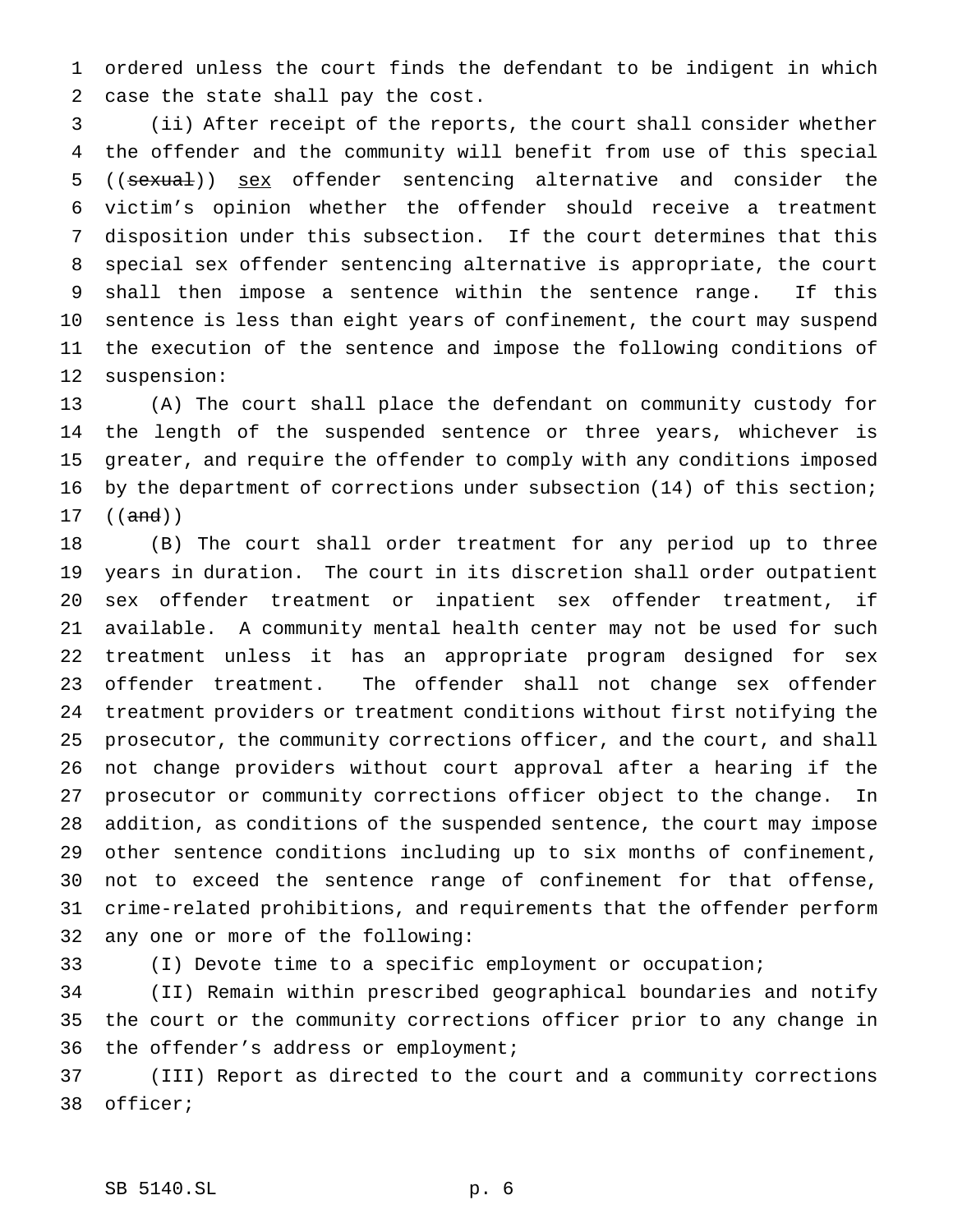(IV) Pay all court-ordered legal financial obligations as provided in RCW 9.94A.030, perform community service work, or any combination thereof; or

 (V) Make recoupment to the victim for the cost of any counseling 5 required as a result of the offender's crime; and

 (C) Sex offenders sentenced under this special sex offender sentencing alternative are not eligible to accrue any earned early 8 release time while serving a suspended sentence.

 (iii) The sex offender therapist shall submit quarterly reports on the defendant's progress in treatment to the court and the parties. The report shall reference the treatment plan and include at a minimum the following: Dates of attendance, defendant's compliance with requirements, treatment activities, the defendant's relative progress in treatment, and any other material as specified by the court at sentencing.

 (iv) At the time of sentencing, the court shall set a treatment termination hearing for three months prior to the anticipated date for completion of treatment. Prior to the treatment termination hearing, the treatment professional and community corrections officer shall submit written reports to the court and parties regarding the defendant's compliance with treatment and monitoring requirements, and recommendations regarding termination from treatment, including proposed community supervision conditions. Either party may request and the court may order another evaluation regarding the advisability of termination from treatment. The defendant shall pay the cost of any additional evaluation ordered unless the court finds the defendant to be indigent in which case the state shall pay the cost. At the treatment termination hearing the court may: (A) Modify conditions of community custody, and either (B) terminate treatment, or (C) extend treatment for up to the remaining period of community custody.

 (v) If a violation of conditions occurs during community custody, the department shall either impose sanctions as provided for in RCW 9.94A.205(2)(a) or refer the violation to the court and recommend revocation of the suspended sentence as provided for in (a)(vi) of this subsection.

 (vi) The court may revoke the suspended sentence at any time during the period of community custody and order execution of the sentence if: (A) The defendant violates the conditions of the suspended sentence, or (B) the court finds that the defendant is failing to make satisfactory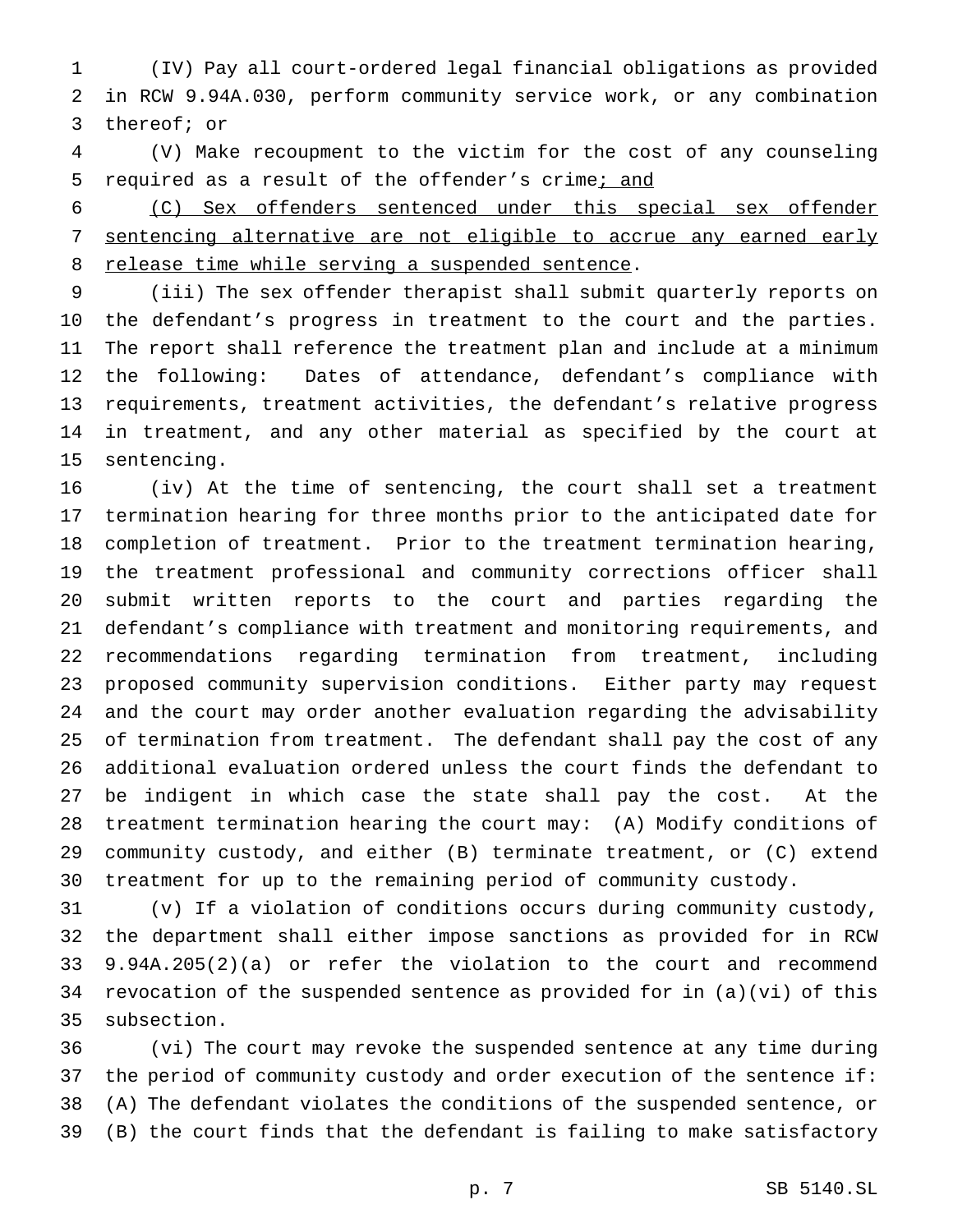progress in treatment. All confinement time served during the period of community custody shall be credited to the offender if the suspended sentence is revoked.

 (vii) Except as provided in (a) (viii) of this subsection, after July 1, 1991, examinations and treatment ordered pursuant to this subsection shall only be conducted by sex offender treatment providers certified by the department of health pursuant to chapter 18.155 RCW.

 (viii) A sex offender therapist who examines or treats a sex offender pursuant to this subsection (8) does not have to be certified by the department of health pursuant to chapter 18.155 RCW if the court finds that: (A) The offender has already moved to another state or plans to move to another state for reasons other than circumventing the certification requirements; (B) no certified providers are available for treatment within a reasonable geographical distance of the offender's home; and (C) the evaluation and treatment plan comply with this subsection (8) and the rules adopted by the department of health.

 For purposes of this subsection, "victim" means any person who has sustained emotional, psychological, physical, or financial injury to person or property as a result of the crime charged. "Victim" also means a parent or guardian of a victim who is a minor child unless the parent or guardian is the perpetrator of the offense.

 (b) When an offender commits any felony sex offense on or after July 1, 1987, and is sentenced to a term of confinement of more than one year but less than six years, the sentencing court may, on its own motion or on the motion of the offender or the state, request the department of corrections to evaluate whether the offender is amenable to treatment and the department may place the offender in a treatment program within a correctional facility operated by the department.

 Except for an offender who has been convicted of a violation of RCW 9A.44.040 or 9A.44.050, if the offender completes the treatment program before the expiration of his or her term of confinement, the department of corrections may request the court to convert the balance of confinement to community supervision and to place conditions on the offender including crime-related prohibitions and requirements that the offender perform any one or more of the following:

(i) Devote time to a specific employment or occupation;

 (ii) Remain within prescribed geographical boundaries and notify the court or the community corrections officer prior to any change in the offender's address or employment;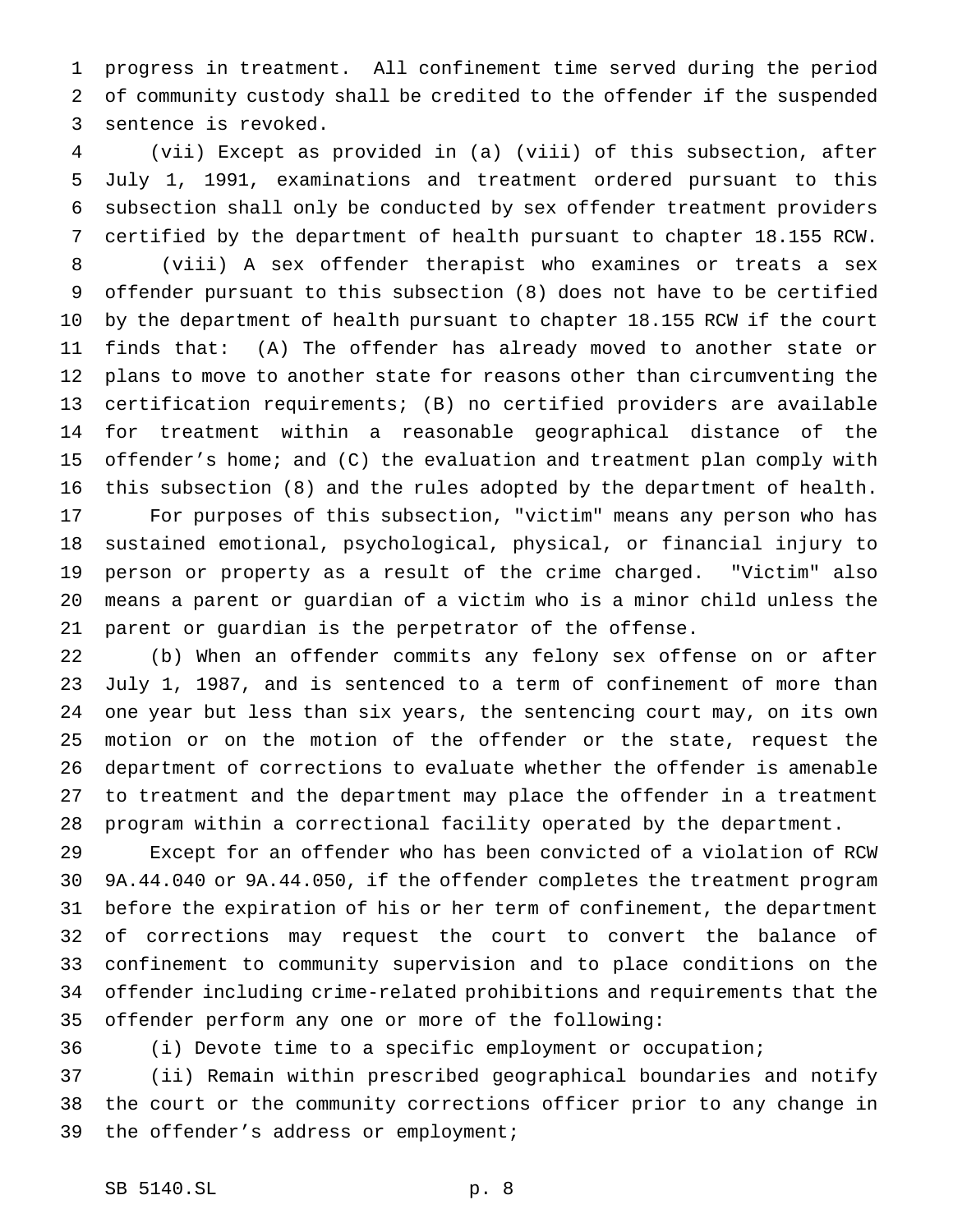(iii) Report as directed to the court and a community corrections officer;

(iv) Undergo available outpatient treatment.

 If the offender violates any of the terms of his or her community supervision, the court may order the offender to serve out the balance of his or her community supervision term in confinement in the custody of the department of corrections.

 Nothing in this subsection (8)(b) shall confer eligibility for such programs for offenders convicted and sentenced for a sex offense committed prior to July 1, 1987. This subsection (8)(b) does not apply to any crime committed after July 1, 1990.

 (c) Offenders convicted and sentenced for a sex offense committed prior to July 1, 1987, may, subject to available funds, request an evaluation by the department of corrections to determine whether they are amenable to treatment. If the offender is determined to be amenable to treatment, the offender may request placement in a treatment program within a correctional facility operated by the department. Placement in such treatment program is subject to available funds.

 (9)(a) When a court sentences a person to a term of total confinement to the custody of the department of corrections for an offense categorized as a sex offense or a serious violent offense committed after July 1, 1988, but before July 1, 1990, assault in the second degree, assault of a child in the second degree, any crime against a person where it is determined in accordance with RCW 9.94A.125 that the defendant or an accomplice was armed with a deadly weapon at the time of commission, or any felony offense under chapter 69.50 or 69.52 RCW not sentenced under subsection (6) of this section, committed on or after July 1, 1988, the court shall in addition to the other terms of the sentence, sentence the offender to a one-year term of community placement beginning either upon completion of the term of confinement or at such time as the offender is transferred to community custody in lieu of earned early release in accordance with RCW 9.94A.150 (1) and (2). When the court sentences an offender under this subsection to the statutory maximum period of confinement then the community placement portion of the sentence shall consist entirely of such community custody to which the offender may become eligible, in accordance with RCW 9.94A.150 (1) and (2). Any period of community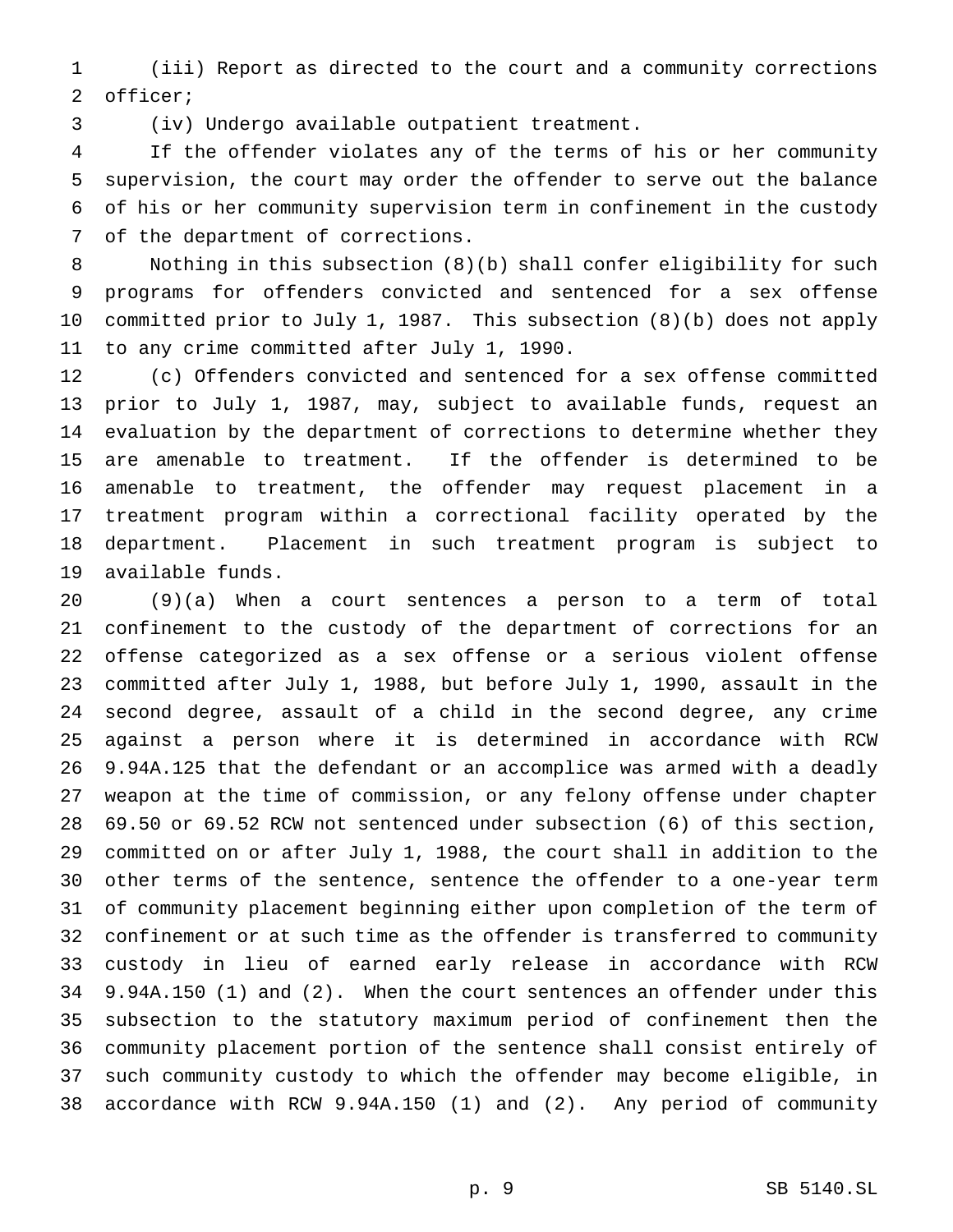custody actually served shall be credited against the community placement portion of the sentence.

 (b) When a court sentences a person to a term of total confinement to the custody of the department of corrections for an offense categorized as a sex offense committed on or after July 1, 1990, but before June 6, 1996, a serious violent offense, vehicular homicide, or vehicular assault, committed on or after July 1, 1990, the court shall in addition to other terms of the sentence, sentence the offender to community placement for two years or up to the period of earned early release awarded pursuant to RCW 9.94A.150 (1) and (2), whichever is longer. The community placement shall begin either upon completion of the term of confinement or at such time as the offender is transferred to community custody in lieu of earned early release in accordance with RCW 9.94A.150 (1) and (2). When the court sentences an offender under this subsection to the statutory maximum period of confinement then the community placement portion of the sentence shall consist entirely of the community custody to which the offender may become eligible, in accordance with RCW 9.94A.150 (1) and (2). Any period of community custody actually served shall be credited against the community placement portion of the sentence. Unless a condition is waived by the court, the terms of community placement for offenders sentenced pursuant to this section shall include the following conditions:

 (i) The offender shall report to and be available for contact with the assigned community corrections officer as directed;

 (ii) The offender shall work at department of corrections-approved education, employment, and/or community service;

27 (iii) The offender shall not possess or consume controlled substances except pursuant to lawfully issued prescriptions;

29 (iv) ((An offender in community custody shall not unlawfully 30 possess controlled substances;

31  $(v+)(v)$  The offender shall pay supervision fees as determined by the 32 department of corrections; and

33 ( $(\overrightarrow{v_i})$ ) (v) The residence location and living arrangements are subject to the prior approval of the department of corrections during the period of community placement.

 (c) As a part of any sentence imposed under (a) or (b) of this subsection, the court may also order any of the following special conditions: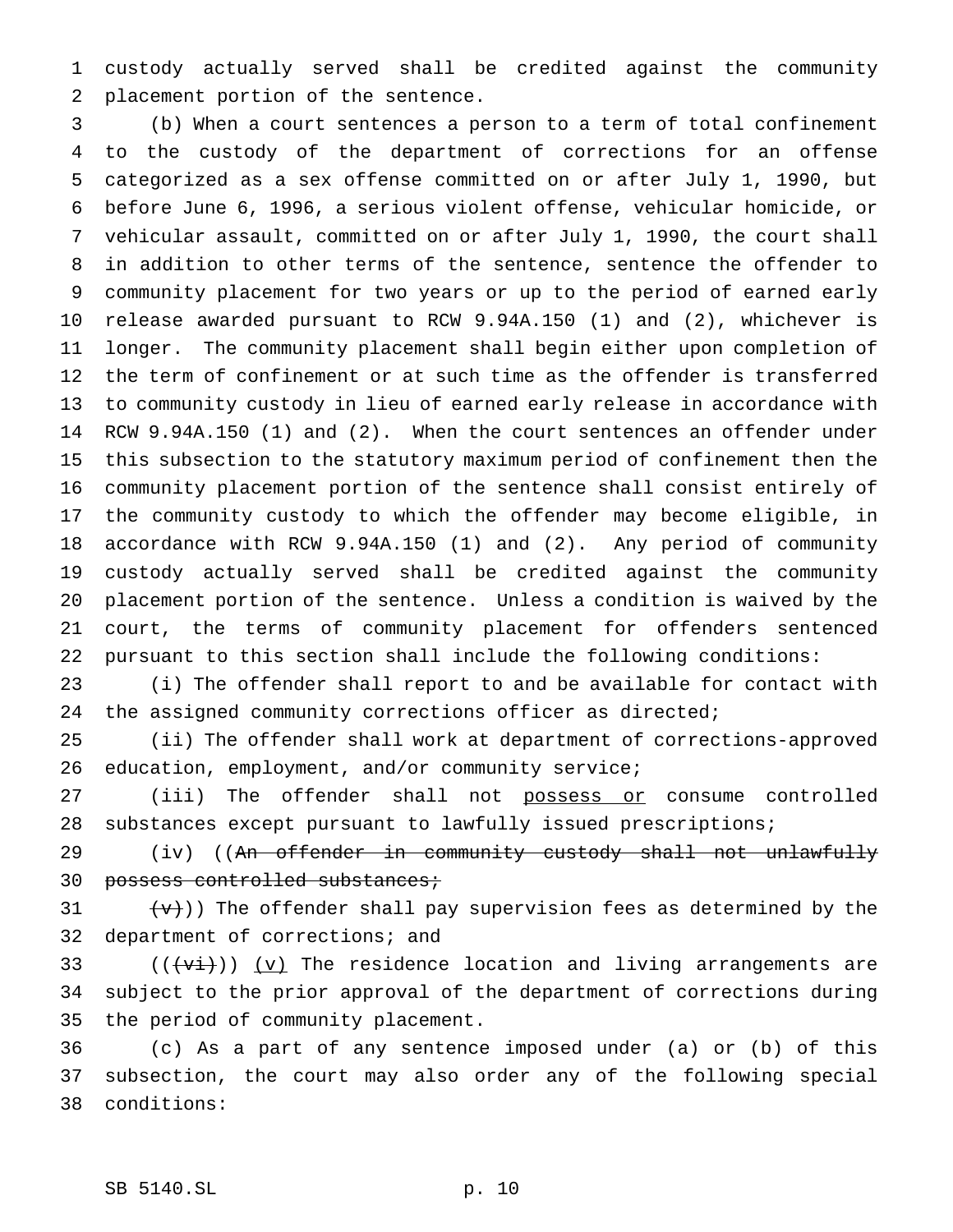(i) The offender shall remain within, or outside of, a specified geographical boundary;

 (ii) The offender shall not have direct or indirect contact with the victim of the crime or a specified class of individuals;

 (iii) The offender shall participate in crime-related treatment or counseling services;

(iv) The offender shall not consume alcohol;

 (v) The offender shall comply with any crime-related prohibitions; or

 (vi) For an offender convicted of a felony sex offense against a minor victim after June 6, 1996, the offender shall comply with any terms and conditions of community placement imposed by the department of corrections relating to contact between the sex offender and a minor victim or a child of similar age or circumstance as a previous victim. (d) Prior to transfer to, or during, community placement, any conditions of community placement may be removed or modified so as not to be more restrictive by the sentencing court, upon recommendation of the department of corrections.

 (10)(a) When a court sentences a person to the custody of the department of corrections for an offense categorized as a sex offense committed on or after June 6, 1996, the court shall, in addition to other terms of the sentence, sentence the offender to community custody for three years or up to the period of earned early release awarded pursuant to RCW 9.94A.150 (1) and (2), whichever is longer. The community custody shall begin either upon completion of the term of confinement or at such time as the offender is transferred to community custody in lieu of earned early release in accordance with RCW 9.94A.150 (1) and (2).

 (b) Unless a condition is waived by the court, the terms of community custody shall be the same as those provided for in subsection (9)(b) of this section and may include those provided for in subsection (9)(c) of this section. As part of any sentence that includes a term of community custody imposed under this subsection, the court shall also require the offender to comply with any conditions imposed by the department of corrections under subsection (14) of this section.

 (c) At any time prior to the completion of a sex offender's term of community custody, if the court finds that public safety would be enhanced, the court may impose and enforce an order extending any or all of the conditions imposed pursuant to this section for a period up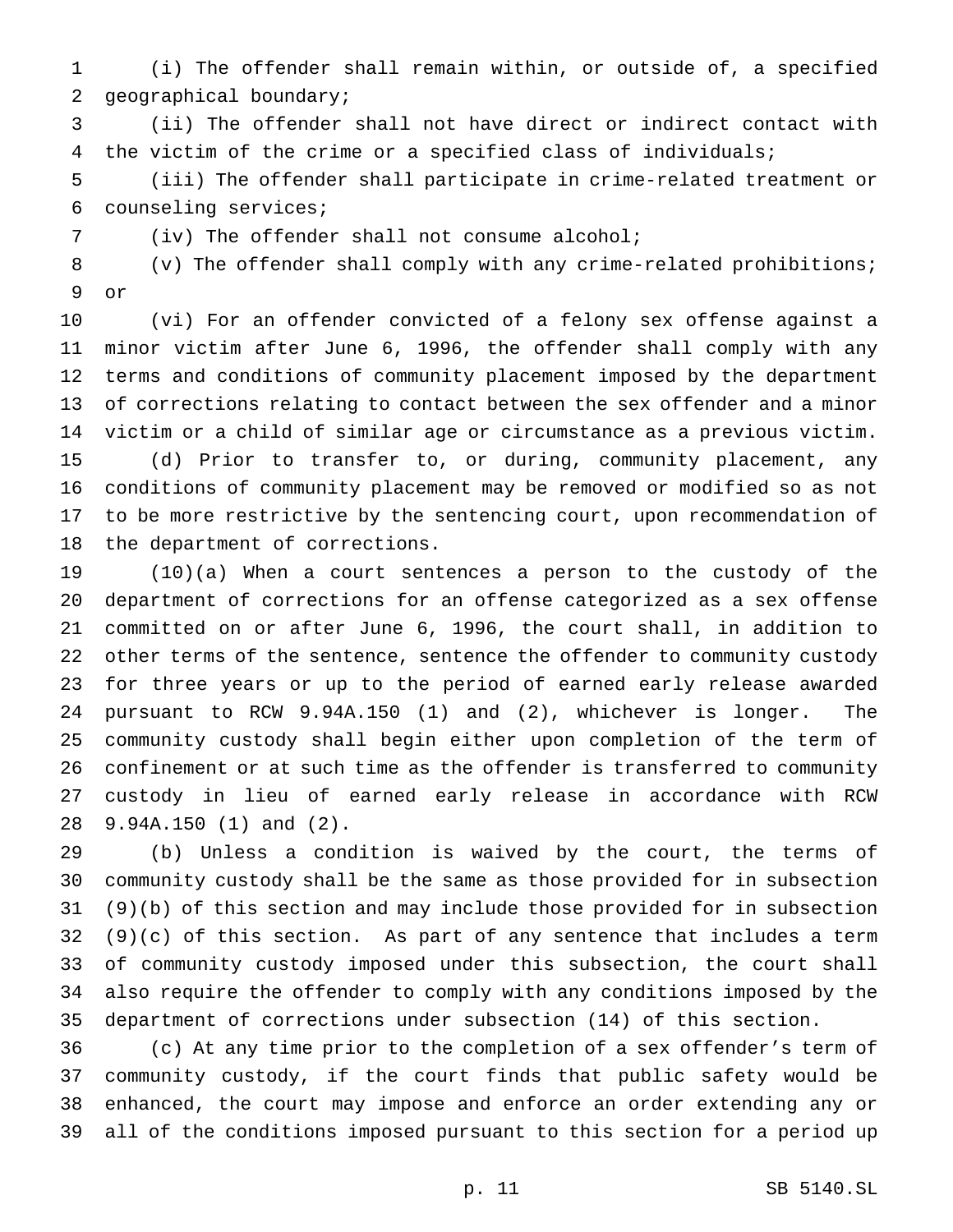to the maximum allowable sentence for the crime as it is classified in chapter 9A.20 RCW, regardless of the expiration of the offender's term of community custody. If a violation of a condition extended under this subsection occurs after the expiration of the offender's term of community custody, it shall be deemed a violation of the sentence for the purposes of RCW 9.94A.195 and may be punishable as contempt of court as provided for in RCW 7.21.040.

 (11) If the court imposes a sentence requiring confinement of thirty days or less, the court may, in its discretion, specify that the sentence be served on consecutive or intermittent days. A sentence requiring more than thirty days of confinement shall be served on consecutive days. Local jail administrators may schedule court-ordered intermittent sentences as space permits.

 (12) If a sentence imposed includes payment of a legal financial obligation, the sentence shall specify the total amount of the legal financial obligation owed, and shall require the offender to pay a specified monthly sum toward that legal financial obligation. Restitution to victims shall be paid prior to any other payments of monetary obligations. Any legal financial obligation that is imposed by the court may be collected by the department, which shall deliver the amount paid to the county clerk for credit. The offender's compliance with payment of legal financial obligations shall be supervised by the department. All monetary payments ordered shall be paid no later than ten years after the last date of release from confinement pursuant to a felony conviction or the date the sentence was entered. Independent of the department, the party or entity to whom the legal financial obligation is owed shall have the authority to utilize any other remedies available to the party or entity to collect the legal financial obligation. Nothing in this section makes the department, the state, or any of its employees, agents, or other persons acting on their behalf liable under any circumstances for the payment of these legal financial obligations. If an order includes restitution as one of the monetary assessments, the county clerk shall make disbursements to victims named in the order.

 (13) Except as provided under RCW 9.94A.140(1) and 9.94A.142(1), a court may not impose a sentence providing for a term of confinement or community supervision or community placement which exceeds the statutory maximum for the crime as provided in chapter 9A.20 RCW.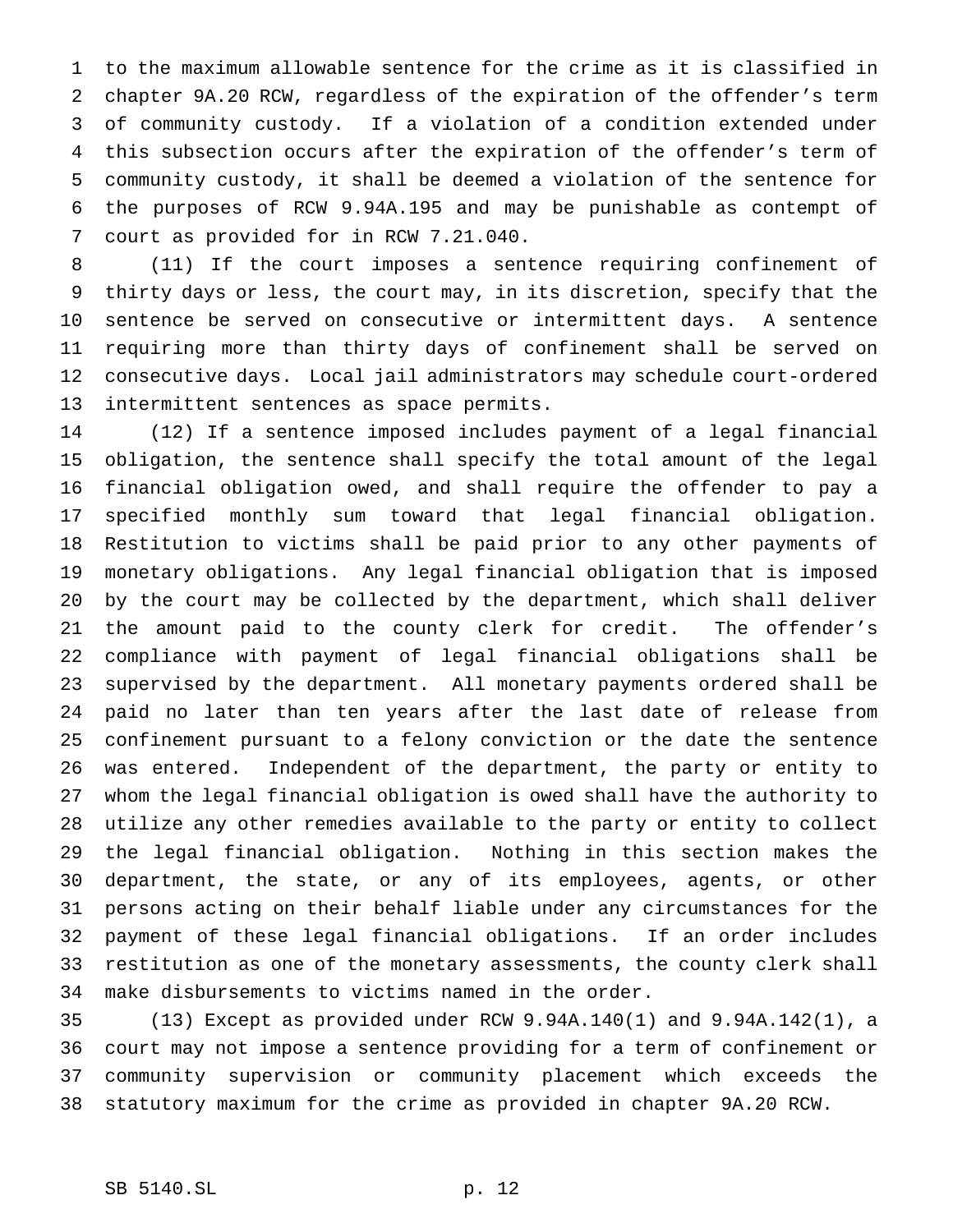(14) All offenders sentenced to terms involving community supervision, community service, community placement, or legal financial obligation shall be under the supervision of the department of corrections and shall follow explicitly the instructions and conditions of the department of corrections.

 (a) The instructions shall include, at a minimum, reporting as directed to a community corrections officer, remaining within prescribed geographical boundaries, notifying the community corrections officer of any change in the offender's address or employment, and paying the supervision fee assessment.

11 (b) For ((sex)) offenders sentenced to terms involving community custody for crimes committed on or after June 6, 1996, the department may include, in addition to the instructions in (a) of this subsection, any appropriate conditions of supervision, including but not limited to, prohibiting the offender from having contact with any other specified individuals or specific class of individuals. The conditions authorized under this subsection (14)(b) may be imposed by the 18 department prior to or during ((a sex)) an offender's community custody term. If a violation of conditions imposed by the court or the department pursuant to subsection (10) of this section occurs during community custody, it shall be deemed a violation of community placement for the purposes of RCW 9.94A.207 and shall authorize the department to transfer an offender to a more restrictive confinement status as provided in RCW 9.94A.205. At any time prior to the completion of a sex offender's term of community custody, the department may recommend to the court that any or all of the conditions imposed by the court or the department pursuant to subsection (10) of this section be continued beyond the expiration of the offender's term of community custody as authorized in subsection (10)(c) of this section.

 The department may require offenders to pay for special services rendered on or after July 25, 1993, including electronic monitoring, day reporting, and telephone reporting, dependent upon the offender's ability to pay. The department may pay for these services for offenders who are not able to pay.

 (15) All offenders sentenced to terms involving community supervision, community service, or community placement under the supervision of the department of corrections shall not own, use, or possess firearms or ammunition. Offenders who own, use, or are found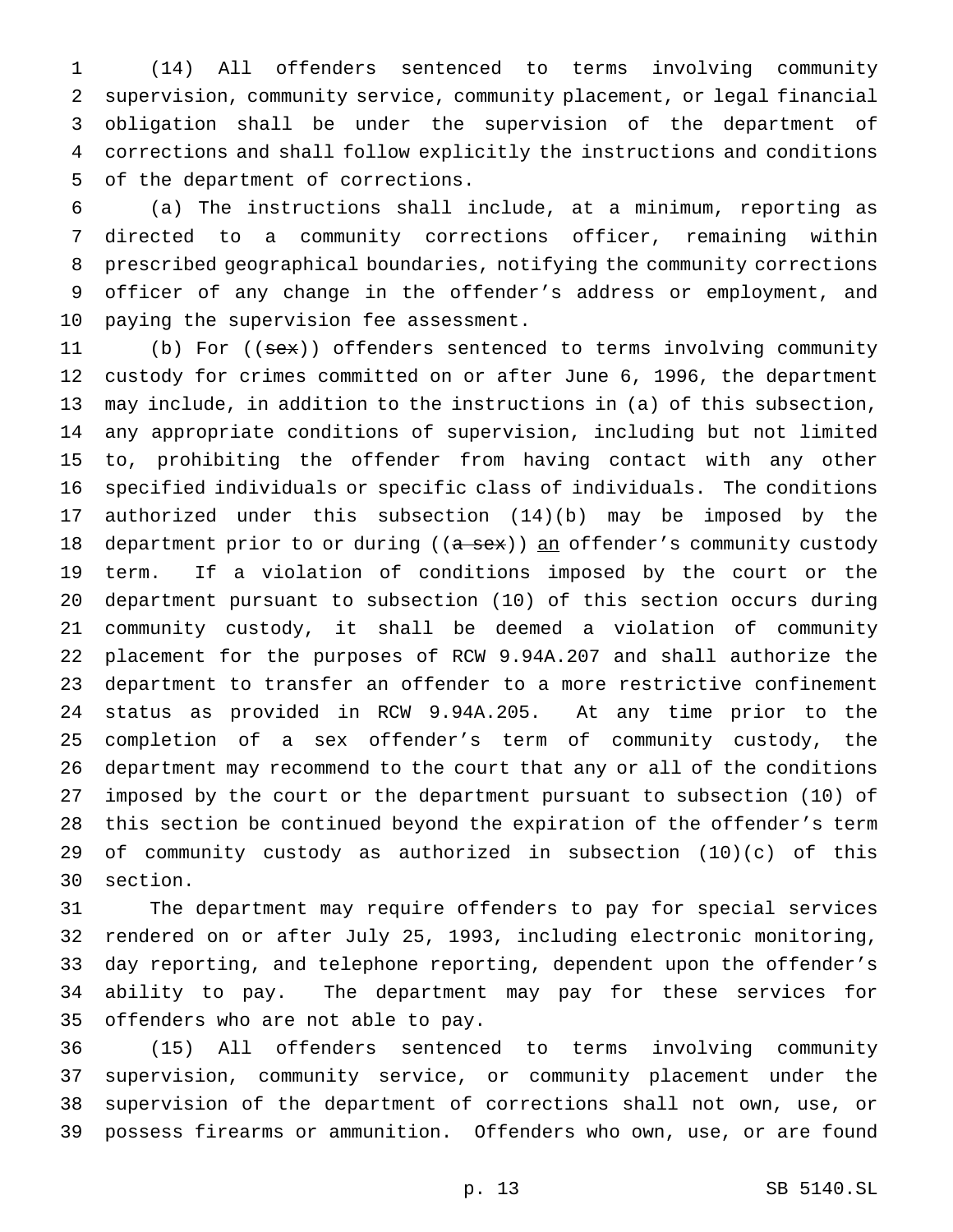to be in actual or constructive possession of firearms or ammunition shall be subject to the appropriate violation process and sanctions. "Constructive possession" as used in this subsection means the power and intent to control the firearm or ammunition. "Firearm" as used in this subsection means a weapon or device from which a projectile may be fired by an explosive such as gunpowder.

 (16) The sentencing court shall give the offender credit for all confinement time served before the sentencing if that confinement was solely in regard to the offense for which the offender is being sentenced.

 (17) A departure from the standards in RCW 9.94A.400 (1) and (2) governing whether sentences are to be served consecutively or concurrently is an exceptional sentence subject to the limitations in subsections (2) and (3) of this section, and may be appealed by the defendant or the state as set forth in RCW 9.94A.210 (2) through (6). (18) The court shall order restitution whenever the offender is convicted of a felony that results in injury to any person or damage to or loss of property, whether the offender is sentenced to confinement or placed under community supervision, unless extraordinary circumstances exist that make restitution inappropriate in the court's judgment. The court shall set forth the extraordinary circumstances in the record if it does not order restitution.

 (19) As a part of any sentence, the court may impose and enforce an order that relates directly to the circumstances of the crime for which the offender has been convicted, prohibiting the offender from having any contact with other specified individuals or a specific class of individuals for a period not to exceed the maximum allowable sentence for the crime, regardless of the expiration of the offender's term of community supervision or community placement.

 (20) In any sentence of partial confinement, the court may require the defendant to serve the partial confinement in work release, in a program of home detention, on work crew, or in a combined program of work crew and home detention.

 (21) All court-ordered legal financial obligations collected by the department and remitted to the county clerk shall be credited and paid where restitution is ordered. Restitution shall be paid prior to any other payments of monetary obligations.